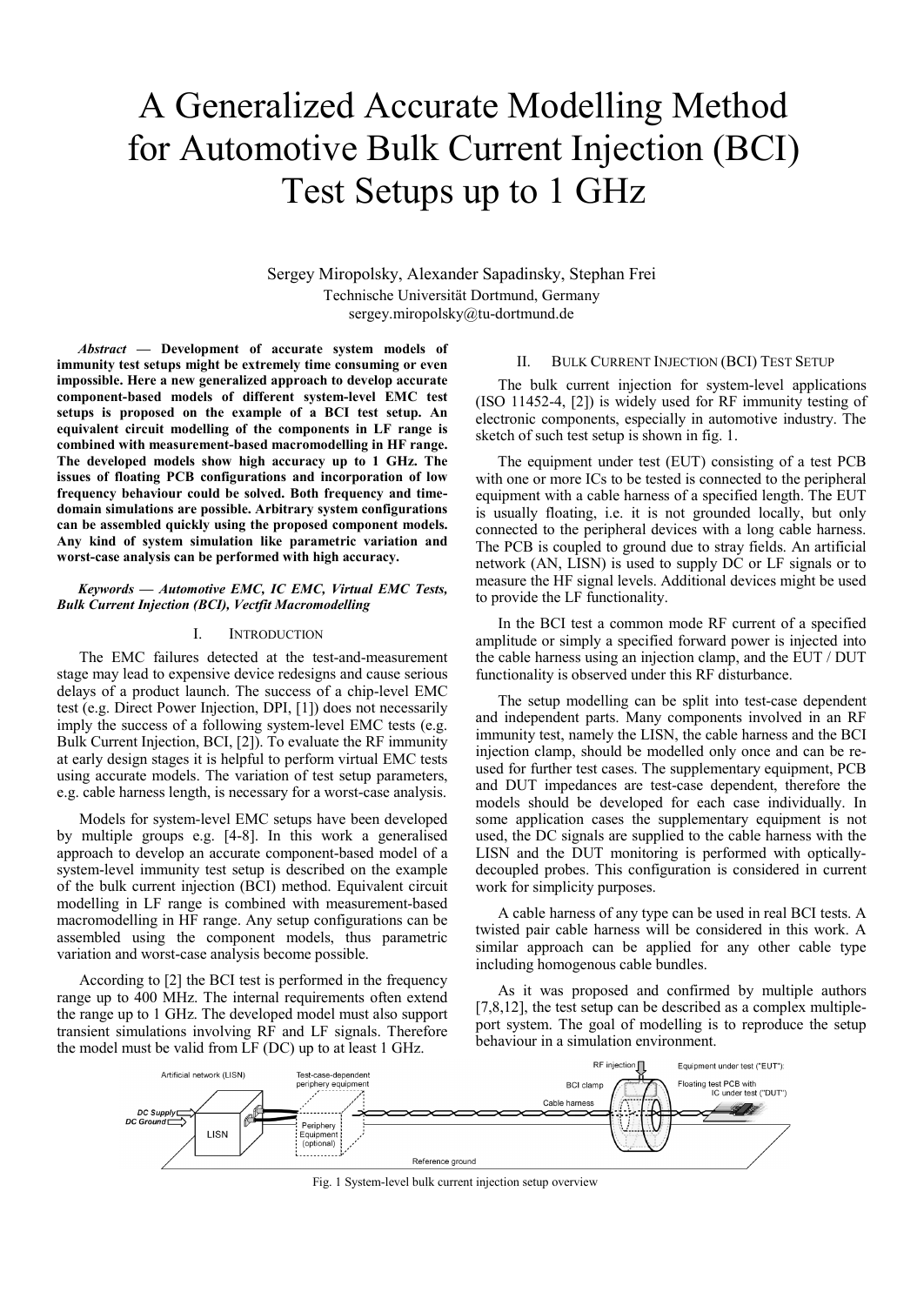# III. MODELLING METHODS FOR PASSIVE COMPONENTS

## *A. Equivalent circuit setup modelling*

For some components the equivalent circuit models can be easily found in LF range. The model extension with parasitic couplings and precise parameters fitting extends the model validity to higher frequencies. Due to necessary simplifications, these models are usually valid up to 100-200 MHz.

## *B. Measurement-based macromodelling*

Passive structures can be modelled with a measurementbased macromodelling method. The device network parameters are measured with a network analyser (VNA), approximated with rational functions [9], converted to a state-space model, and implemented as a circuit [11]. The macromodels reproduce the passive electrical behaviour as it was captured at the original measured object. Commonly a high accuracy can be reached, whereby it depends on the quality of the measurement dataset, data approximation order, and circuit implementation.

This method shows high efficiency and accuracy, but has several drawbacks. The frequency range and dynamic impedance range covered by the model do not exceed those of the VNA (commonly from 300 kHz up to 1 GHz and from 10 mΩ up to 1 MΩ). The lower frequency limit is important, since many properties necessary for transient simulation can only be captured in LF range. The measurement-based data artefacts might be approximated within the original dataset. Another significant method limitation is the necessity of a 50  $\Omega$ measurement access to all involved nodes. This is especially critical for EMC setups with floating PCBs due to the missing common ground connection. Finally, the measurement-based macromodels can only reproduce the transfer function of an existing physical setup. For any parameter variation of e.g. cable harness length or injection clamp position, the entire modelling procedure must be repeated completely.

# *C. Proposed combined modelling procedure*

The advantages of both methods can be used to develop the combined simulation models [11]. The component must be characterized with VNA measurement up to the highest involved frequency, e.g. 1 GHz. Precise deembedding might be used to exclude the influence of test fixtures or other irrelevant components. An equivalent circuit model must be created to be valid from DC up to at least the lowest frequency covered with the measurement data, e.g. 100 MHz. The circuit parameters should be optimized so that a smooth transition of simulation model to VNA measurement data is observed in the boundary frequency range for each S-, Y- and Z-parameter curve.

The scattering network parameter datasets of LF simulation (DC to e.g. 100 MHz) and the deembedded HF measurement (e.g. 100 MHz to 1 GHz) must be concatenated. The data smoothness at the edge frequency can be enforced by



using a linear or low order polynomial transition from LF to HF data in some frequency window around the boundary frequency. A Vectfit approximation [9] can now be applied to this concatenated dataset [11] and a macromodel can be generated. The macromodels based on such combined datasets show correct results in the range from DC to 1 GHz and can be used in both frequency and time domain simulations.

#### IV. BCI COMPONENT-BASED SETUP MODELLING

The test setup is modelled with an electrical circuit (fig. 11) consisting of parameterised sub-circuits of cable harness, BCI coupling, LISN and floating PCB with DUT.

# *A. Cable harness: multiconductor TL model*

The cable harness is one of the most important components of the test setup. In most existing models for BCI setups, e.g. [5-6], a quasi-TEM mode signal propagation along the cable harness is assumed. The cable harness is modelled with a multiconductor transmission line (MTL). Circuit simulators, e.g. Synopsys HSPICE, provide good support for MTL devices, so the model of this type is used for simulation. The MTL devices in HSPICE can be described with per-unit-length RLCG parameters. The frequency dependencies are either listed in tabular form, or approximated using  $R_0$ ,  $L_0$ ,  $G_0$ ,  $C_0$ , the skin effect  $R<sub>S</sub>$  and the dielectric loss  $G<sub>D</sub>$  [17] matrices.

Multiple methods for measurement-based characterisation of MTLs are available, e.g. [14]. A significant issue of all types of measurement-based MTL analysis is to separate the selfproperties of a homogenous MTL from the test fixtures (fig. 3). The cable properties close to the fixtures are also different from those of the homogenous cable over ground due to the stray couplings to the fixtures. A high parameter extraction accuracy for both homogenous cable harness and stray fields is critical for further deembedding procedures. Therefore a very high attention should be paid to this seemingly-simple step.

# *B. BCI coupling modelling*

Multiple injection clamp models have been developed, e.g. [3-6]. Here the circuit model for the BCI clamp (FCC F140) was developed similar to [6]. The parameters were found by fitting the circuit model to measurement data. The coupling to the secondary and tertiary windings was considered to be concentrated at a single cable point and implemented with an ideal three-port transformer as shown in [4]. The clamped cable (7 cm) was initially included as an MTL with the same RLCG values as for the cable over ground.

A precise 5-port dataset of the BCI coupling to the cable was obtained by measurement of the setup shown in fig. 4 and a deembedding procedure. The test fixture RF ports were deembedded as lossless 60 ps port extensions. The cable with stray effects at the fixtures and the remaining cable harness were deembedded up to the side plane of the BCI clamp, so that the ports of the dataset were connected between the cable pins and the ground (ports 2-5 in fig. 4). The procedure was repeated for three cable lengths (15, 20 and 25 cm). The same dataset (up to numerical noise and smaller measurement artefacts) was obtained after deembedding. Thereby the deembedding method validity and accuracy were assured.

The smaller differences in the RLCG properties of the clamped cable to those of the main harness were extracted and implemented into the MTL model. The same setup was Fig. 2 S-parameter dataset concatenation for combined macromodelling<br>assembled and simulated in HSPICE and the S-parameters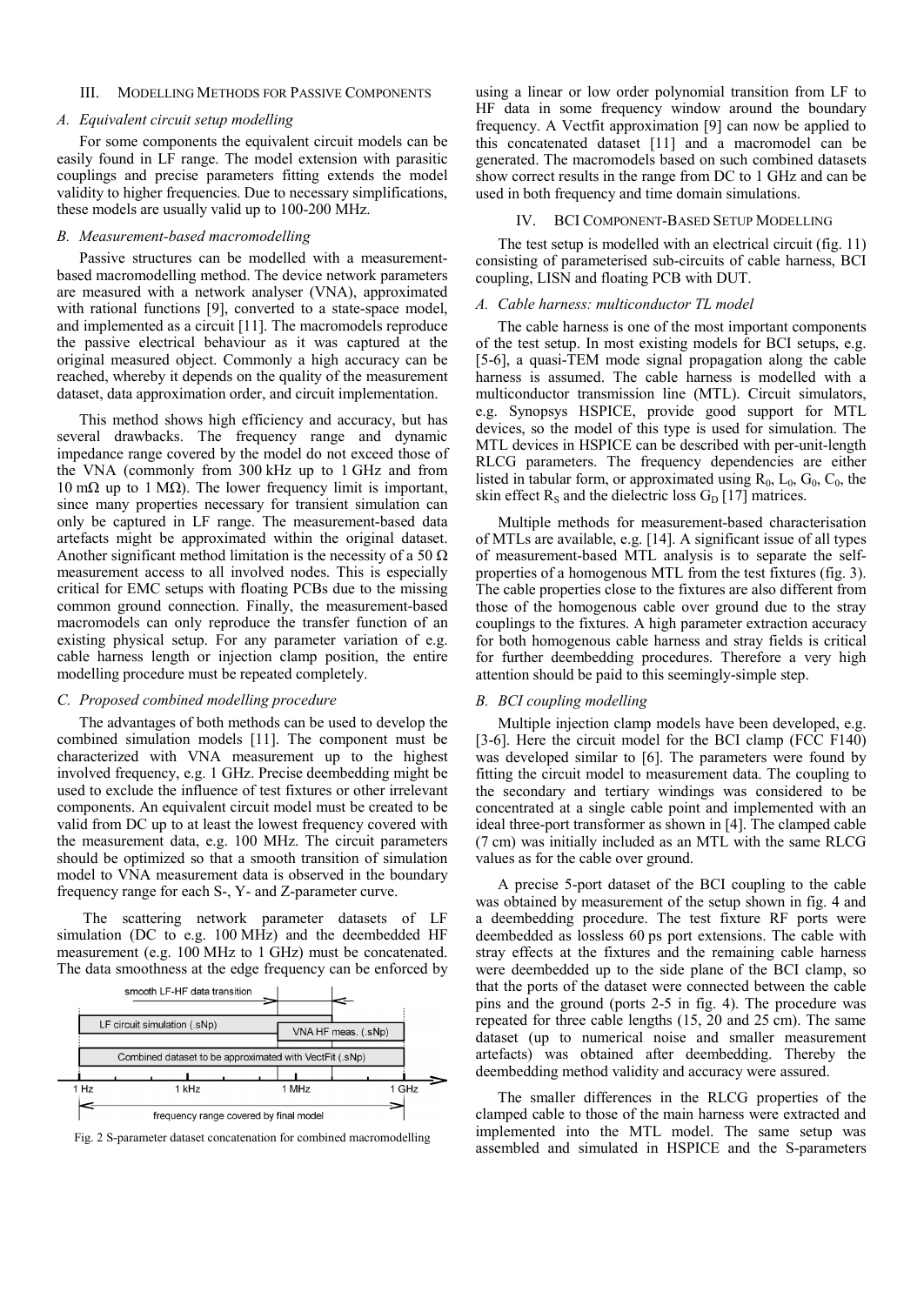

Fig. 3 Twisted cable harness characterization: measurement setup (left) and goal models for separate setup components (right) The procedure of the parameter extraction method for homogenous cable harness and test fixture offsets will be shown in details in the coming publications.



Fig. 5 BCI clamp model vs. deembedded dataset a) BCI port reflection and coupling to cable b) signal transfer through the cable within BCI clamp

were compared with measurements (fig. 5). A good correlation could be observed up to at least 400 MHz, while the internal BCI clamp resonance at 800 MHz was missing in the model.

To extend the model validity up to 1 GHz, the simulated dataset (1 Hz to 400 MHz) was concatenated with the deembedded measurement dataset (100 MHz to 1 GHz). A smooth linear transition was enforced in the range of 100 to 400 MHz. The concatenated dataset was approximated with vector fitting [9] to a macromodel. The S-parameters for the BCI coupling were simulated with the model and compared to the deembedded data (fig. 5). High model accuracy in the entire frequency range up to 1 GHz could be reached.

# *C. HF artificial network (AN / LISN)*

A common LISN device specified in [2] must have an input impedance of 50  $\Omega$  at the cable harness port up to 108 MHz. The properties in higher frequency range are unspecified. It is possible to model an existing LISN device in the HF range using the same combined macromodelling approach. However, clean RF measurements are not possible without additional measures because of the specific non-RF connectors at available LISNs. Also by reproducing the HF issues of a LISN in a model, the known measurement problems are simply transferred into the virtual EMC tests.

A LISN with a 50  $\Omega$  input impedance and smooth transfer functions up to 1 GHz was designed (fig. 6). The SMD devices reproduce the LF behaviour. The 50  $\Omega$  PCB traces handle the signal transfer in HF range. All LISN ports are designed as RF connectors to allow device characterization with VNA. A circuit model for such device is easily developed up to 1 GHz.



Fig. 6 HF artificial network (LISN) internal structure



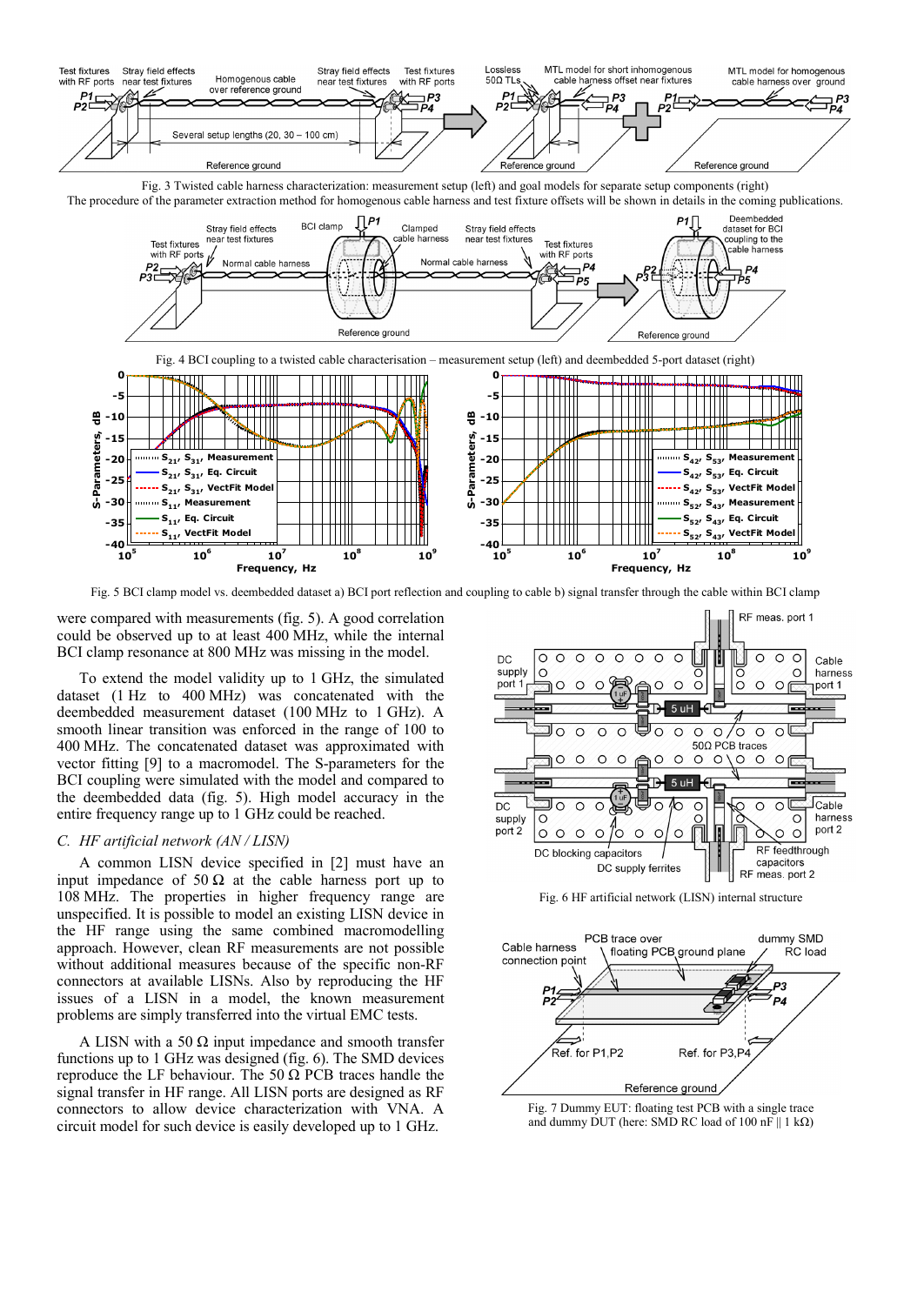

Fig. 8 Test setup for verification of developed models, BCI injection into cable harness with LISN and floating PCB with dummy RC load



Fig. 9 Measurement of small-signal transfer function to the floating PCB nodes by deembedding the pre-characterized metal fixtures and short cable harness A) Measurement structure with test fixtures B) Single-ended ports to reference ground after deembedding C) Floating differential port after port conversion



Fig. 10 Measurement of small-signal transfer function to the floating PCB nodes by deembedding the pre-characterized small-size current sensor A) Measurement structure with current sensor B) Floating differential port after current sensor deembedding The technical details and possible issues of the mentioned deembedding and port conversion procedures will be shown the coming publications.



Fig. 11 Simulation model with two possible port assignments: a 5-port setup with single-ended ports  $P_4$  and  $P_5$  and a 4-port setup with a differential port  $P_4$ '

## *D. Floating test PCB modelling*

One of the significant problems in modelling the systemlevel BCI setups is a floating PCB. According to the specification, the EUT is located in 50 mm height above the ground and is connected to the cable harness. Plastic EUT packages do not affect the couplings and therefore can be neglected for modelling. Hence the EUT can be reduced to a test PCB with an IC under test and, optionally, some SMD periphery necessary for LF functionality or RF protection.

The common-mode RF current injected is converted into a differential-mode signal due to the asymmetric impedances at the floating PCB. This CM-DM conversion was analysed in details in [13]. Starting with approx. 100 MHz a distributed conversion should be considered. In real test cases the 3D simulation of the PCB can be performed with an EM field solver. The virtual ports should be defined between the floating nodes, e.g. at the trace nodes, at the IC pins, and at the relevant points of the PCB ground plane. The S-parameter dataset can be simulated, approximated and used in the further simulation.

A simplified test PCB with a single signal trace over PCB ground is used in current work (fig. 7). The complex model of the CM-DM signal conversion at floating conductors can be

simplified to an asymmetric MTL model with an approach similar to [13], where the PCB ground is considered to be just one more conductor over main reference ground.

The floating PCB structure without SMD components is measured in test fixtures in the same way as in section IV.B. The fixtures and the cable are precisely deembedded and a 4 port dataset of the floating PCB is obtained. The virtual ports are connected between the floating nodes and ground (fig. 7). The combined Vectfit macromodel is developed for the structure in the same way as discussed in section III-C.

# *E. DUT and dummy RC load modelling*

To exactly reproduce a real RF immunity test, a physical transistor-level IC model has to be combined with a package model and must be attached to the ports of the floating PCB model. Since IC modelling for RF immunity testing is a separate complex topic which should not be covered within this work, a simple linear load of 1 k $\Omega$  || 100 nF is used here. The load is represented by two SMD components soldered between signal trace and PCB ground as shown in fig 7. The load impedance is measured with a VNA, modelled with a simple passive equivalent circuit, and connected to the corresponding pins of a floating PCB model.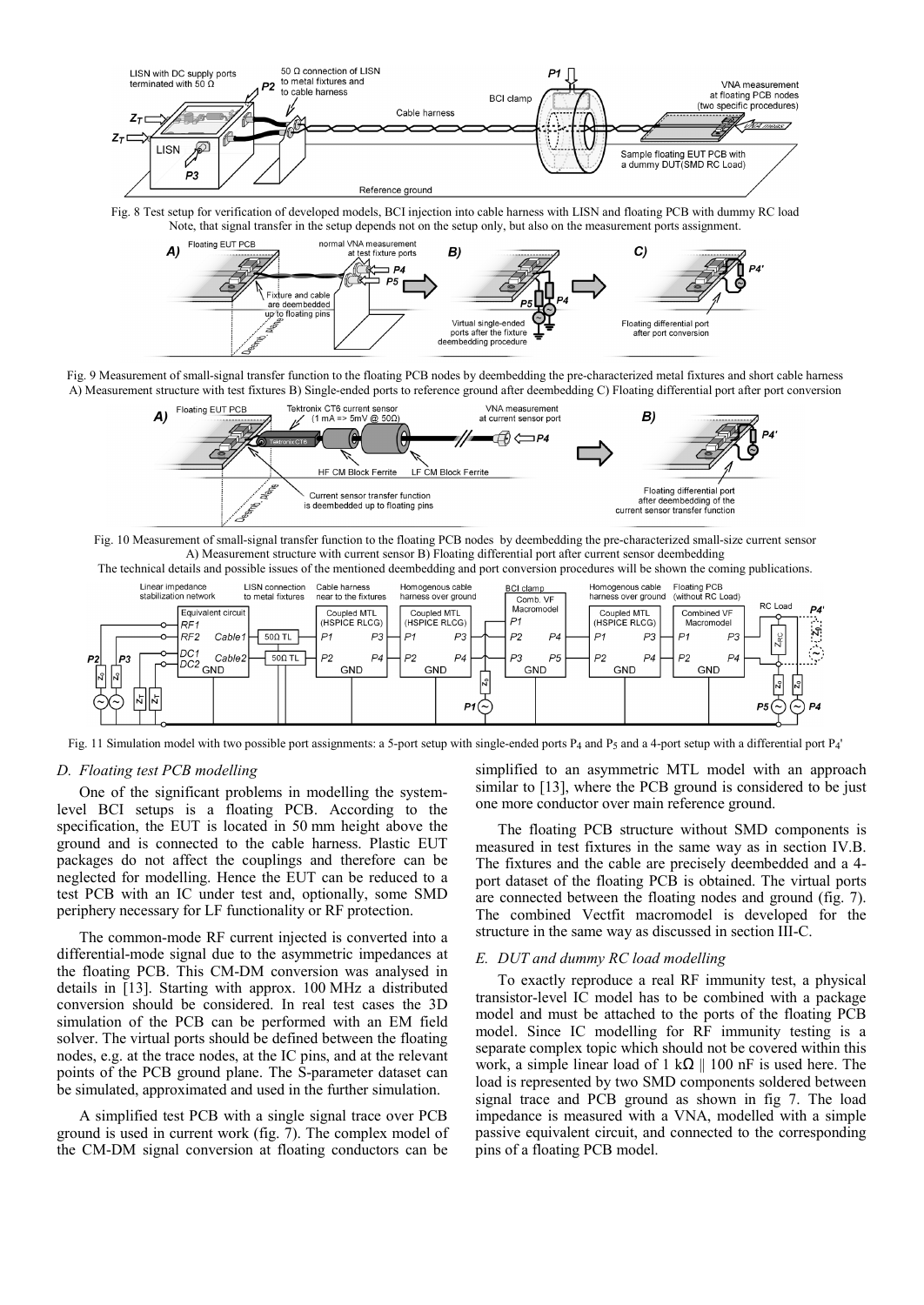

Fig. 14,15 Signal coupling to LISN and PCB ports in the second configuration with a floating differential port  $(P_4)$  in fig. 8, 9C, 10B) obtained by current sensor deembedding (fig. 10A-B) and by fixture deembedding and port conversion (fig. 9A-C)

#### V. MODEL VERIFICATION

The modelling approach is verified with measurements. The verification setup, consisting of 1m cable harness, LISN and dummy floating EUT with passive RC load, is assembled as shown in fig. 8. Two short 50  $\Omega$  cables are used to connect the LISN to the test fixture ports. The BCI clamp is located in 15 cm distance from the edge of the floating EUT PCB.

A significant issue to be handled during model verification is to access the floating PCB nodes. A physical connection of a VNA port is not possible due to obvious reasons. Two following solutions were used.

## *A. Deembedding cable harness up to floating PCB nodes*

The floating pins can be accessed by precise deembedding. The metal fixtures (section IV.A) are connected to the PCB pins with a 5 cm piece of the cable harness. The measurement is performed up to fixture ports (fig. 9A). The fixtures and the cable are then deembedded as in section IV.B. The resulting single-ended 50  $\Omega$  ports are attached between the floating nodes and the ground (fig. 9B). By applying a port conversion procedure to two single-ended ports, the signal transfer to the *floating differential port* P4' can be obtained (fig. 9B,C).

#### *B. Floating differential measurement using current sensor*

In the second method the usage of the metal fixtures is avoided. A current sensor (Tektronix CT6) is used to transform the pin-to-pin current into the signal at the VNA port  $(P_4)$  in fig. 10A).The transfer function of the sensor is deembedded [15,16]. The resulting *floating differential port* is attached between the cable pins  $(P_4'$  in fig. 10B). The method presumes that the floating nodes are not disturbed by the sensor. Still

some additional CM impedance to ground ("to infinity") is introduced into the system, and cannot be deembedded in this configuration. This CM impedance can still be characterized by measuring the current sensor in a known setup and can be appended to the simulation model for the comparison purposes.

The results for both methods are compared to each other to assure the methods validity, and to the simulation results.

# *C. Results and discussions*

The simulation and measurement results for the test setup in the first configuration with two single-ended ports ( $P_4$  and  $P_5$ ) in fig. 8, 9B) are shown in fig. 12-13. A closed common mode (CM) current loop is present in the system due to two 50  $\Omega$ ports to the main reference ground at the floating PCB nodes  $(P_4, P_5$  in fig. 9B). The BCI magnetic coupling induces significant CM current in the cable harness. Therefore a high signal level is observed at all setup ports already in LF range.

This configuration with virtual single-ended ports doesn't correspond to a typical BCI application with floating EUT, but can be efficiently used to validate the model. The simulated BCI coupling to the virtual ports between the floating pins and the ground  $(S_{41}, S_{51})$  shows very good correlation to the measurement even in HF range. The same accuracy can be observed for the coupling to LISN ports  $(S_{21}, S_{31})$ . The signal transfer between other setup nodes (e.g. from floating PCB to LISN ports) also show sufficient accuracy. The rest curves are not shown here due to brevity purposes.

The results for the second setup configuration with floating port (P'4 in fig. 9С and 10B) are shown in fig. 14-15. Here the common mode current loop in the system is open, and the